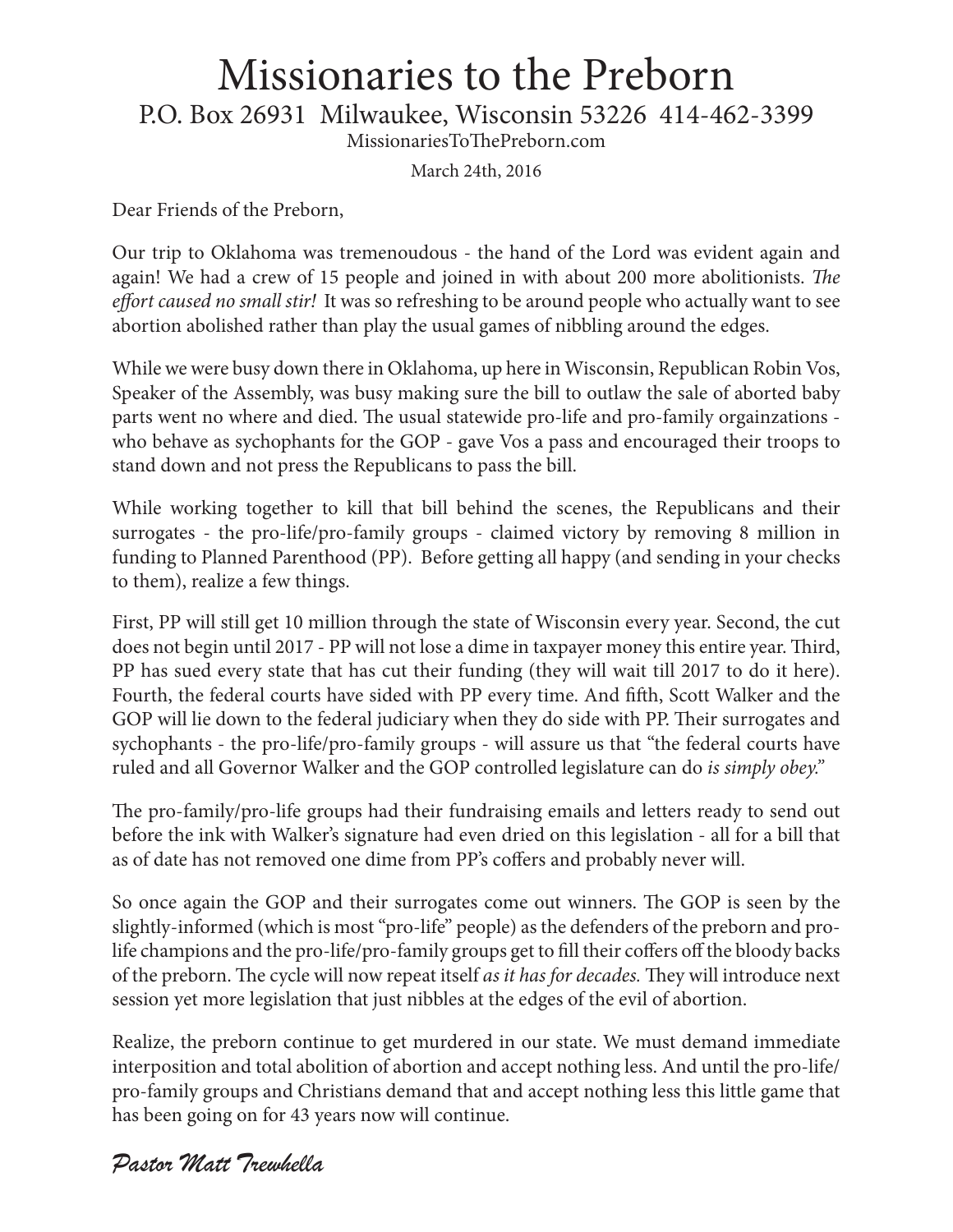# **Oklahoma Causes No Small Stir!**

On Saturday, February 27th, 2016, abolitionists gathered in Oklahoma City to conduct a citizen's initiative calling for immediate interposition for the preborn and total abolition of abortion. A team of 15 with Missionaries to the Preborn joined in this effort. The initiative delcared abortion to be firstdegree murder; punishable as a felony; and no exceptions - all preborn babies protected.

Pastor Matt Trewhella spoke to the group on Sunday evening, February 28th, on the role of the people regarding the doctrine of the lesser magistrates. He presented many historical examples where the people took action which caused the magistrates to take action and finally do what was needed and necessary. Just 72 hours later – an Oklahoma senator introduced the citizen intitiative in bill form! The bill declared abortion to be first-degree murder; punishable as a felony; and no exceptions - all preborn babies protected.

Sen. Joe Silk, R-Broken Bow, introduced S.B. 1118 which would add killing an unborn child to existing Oklahoma murder statutes. It declared in part: "No person shall perform or induce or attempt to perform or induce an abortion after conception. A person commits murder in the first degree when that person performs an abortion as defined by Section 1-745.5 of Title 63 of the Oklahoma Statutes."

*On March 10th, 2016, SB 1118 was killed by the Republican leadership and the state pro-life organizations.*  The GOP leadership refused to bring the bill to the floor and the pro-life groups denounced it as dangerous. The cozy relationship that the GOP and the pro-life/pro-family groups have created for themselves over the decades is being exposed however. Their cabal is beginning to crack.

Go to the following url to watch five videos which reveal the treachery of the pro-life groups: https:// lessermagistrate.com/yet-another-bill-of-interposition-killed-by-gop-and-pro-life-groups/

Only 11 of Oklahoma's 39 senators signed on to support SB 1118. *Many of the senators who refused to support SB 1118 had 100% pro-life voting records from the pro-lfe/pro-family groups.*

State legislators and governors need to be prodded to end their cozy relationship with pro-life organizations who seem more interested in prolonging their existence and filling their coffers off the bloody backs of the murdered preborn than they are in abolishing this killing.

Monthly Tour Stop

### **Brookfield, WI**

Saturday, April 16th, 2016 11:30 am - 1:00 pm *at the intersection of*  Bluemound Rd. & Calhoun Rd.

#### **Wichita, KS**  *25 years since the Summer of Mercy*

July 16th - 23rd, 2016

Set these dates aside now. Missionaries to the Preborn will be participating in this national effort as the doctrine of the lesser magistrates continues to grow across the country.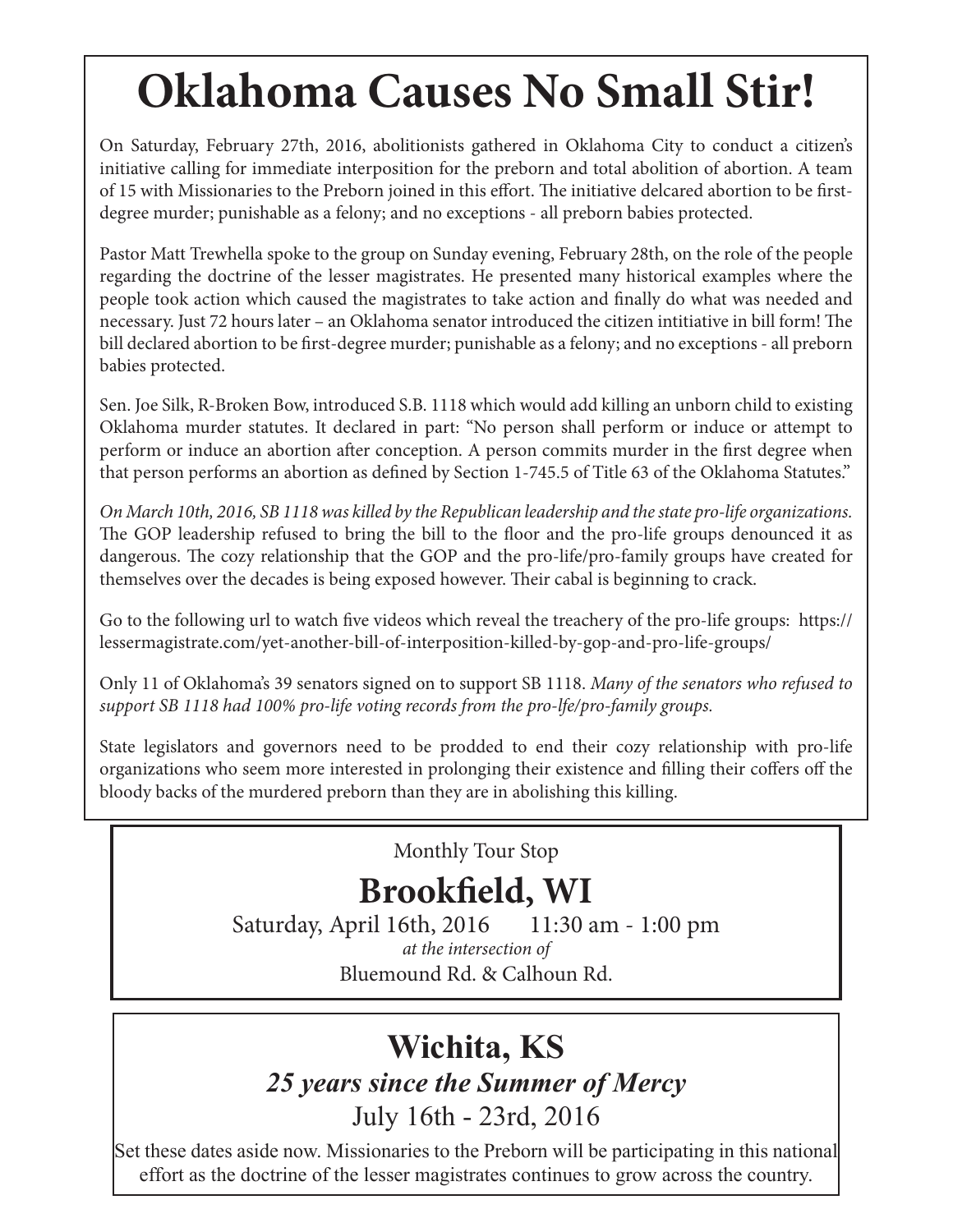#### **Justice Scalia and Every Four Years** *Judicial Lawlessness and the Need for Interposition*

The passing of Supreme Court Justice Antonin Scalia has the political pundits prognosticating, the talk-show hosts prophesying, and the conservatives palpitating. Who will nominate the next Supreme Court Justice is all the buzz.

Already, the GOP is proclaiming the perceived threat in order to stampede the faithful into voting for their Presidential nominee. The perceived threat is that "A Democrat President will appoint Supreme Court Justices." Therefore, "You must vote for the GOP Presidential nominee so he can nominate justices to the Supreme Court and Roe v. Wade can be overturned." This has been done every four years for decades now.

And – though the faithful have voted for the Republican Presidents and the Republican Presidents have nominated many justices – Roe v. Wade still stands.

More disturbing, a quick look at history reveals that when Roe v. Wade was decided – six of the nine justices on the court were Republican-appointed. And over the next 34 years the Republican-appointed justices *always outnumbered* the Democrat-appointed justices either seven to two or eight to one. And yet, Roe remains intact.

And now this year, they will stampede the faithful yet again using the same ruse.

Regardless of what Party nominates the justices, the problem of the judiciary declaring evil to be good and good to be evil will not be remedied, adjudicated, or fixed in the courts. The judiciary is the dispenser of injustice and immorality in this nation.

To end this blithering cycle, conservatives and Christians need to come to grips with the cold, stark reality that there is no federal solution to our nation's ills – rather – the federal government is the problem. Sitting around waiting for this four-year cycle to endlessly repeat itself so we can do it all again only ensures our nation's demise.

Regardless of your desire to be a Pollyanna, or agreement that "Yes Virginia - there is a Santa Claus," or insistence that the Emperor really does have new clothes, the reality is the federal judiciary is a tyrant that will not correct itself, nor is incapable of correcting itself. Nor will our spineless Congress correct it, as most of them are bought and paid for by wealthy men and special interests.

Understand, you cannot appease a tyrant – you must confront him.

Governors, and Attorney Generals, and state legislatures (as well as county and local governments) simply must interpose against such judicial lawlessness. The Emperor needs to be told – "You have no clothes!" Roe v. Wade is not "the law of the land" – it is a court opinion and nothing more. Obergefell is not "the law of the land" – it is a court opinion and nothing more. *(over)*